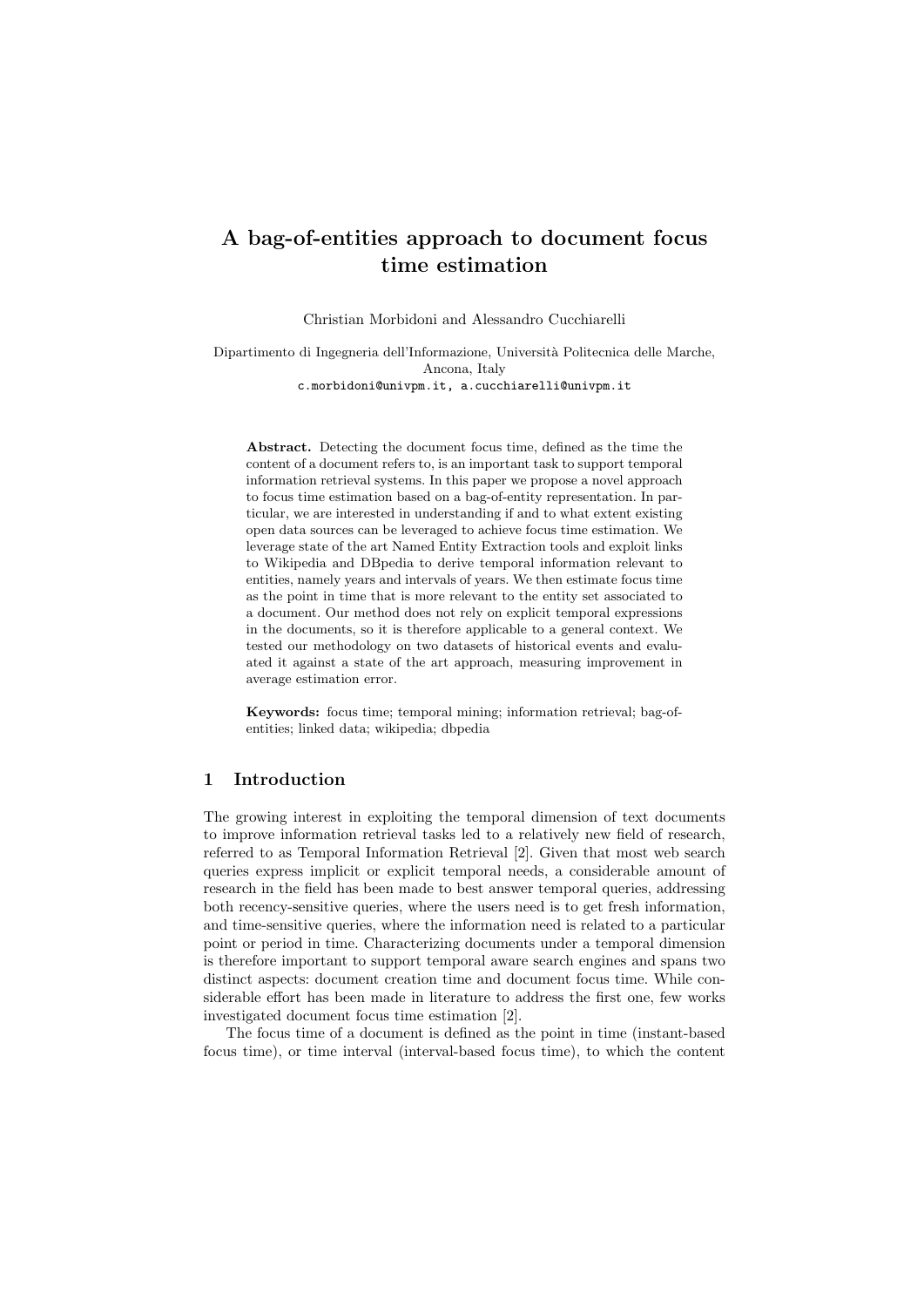of the document refers and is related to the meaning and the semantics of its content. The concept was introduced in [10] where a general methodology to estimate focus time of text documents is presented. The approach, extended and further evaluated in [11], attempts to detect the focus time of a document by deriving words-time association from a large training corpus of on-line news.



Fig. 1. An example of entities in a document and their relation to time.

To introduce our approach let us consider the short text document in Figure 1 as an example. The document mentions a number of named entities and can be concisely represented as a bag-of-entities. Each entity has associations in time with years and intervals of years, which are derived from the entities representations available on the web. Our assumption is that the focus time of a document is likely to be the point in time relevant to the biggest subset of entities representing the document.

In this paper we start from this simple intuition and rely on a bag-of-entities representation to investigate if and how one can leverage openly available textual and machine readable data to extract meaningful entities-time associations and ultimately develop a fast, unsupervised and reliable method to estimate document focus time. Our method does not make use of explicit temporal expressions in documents, but rather aims at determining the focus time based on the semantics of the content. We think that leveraging named entities and Linked Data has the clear advantage of avoiding possibly expensive computation to learn word-time associations. Entity-time associations are in fact derived by simply parsing wikipedia articles and DBpedia resources.

In our experiments we used a state of the art NERD tool<sup>1</sup> [17] and defined a set of pragmatic rules to extract and rank relevant dates and time intervals associated to each detected entity. We then combined these associations to rank dates and estimate the focus time with a granularity of one year.

<sup>1</sup> https://dandelion.eu/semantic-text/entity-extraction-demo/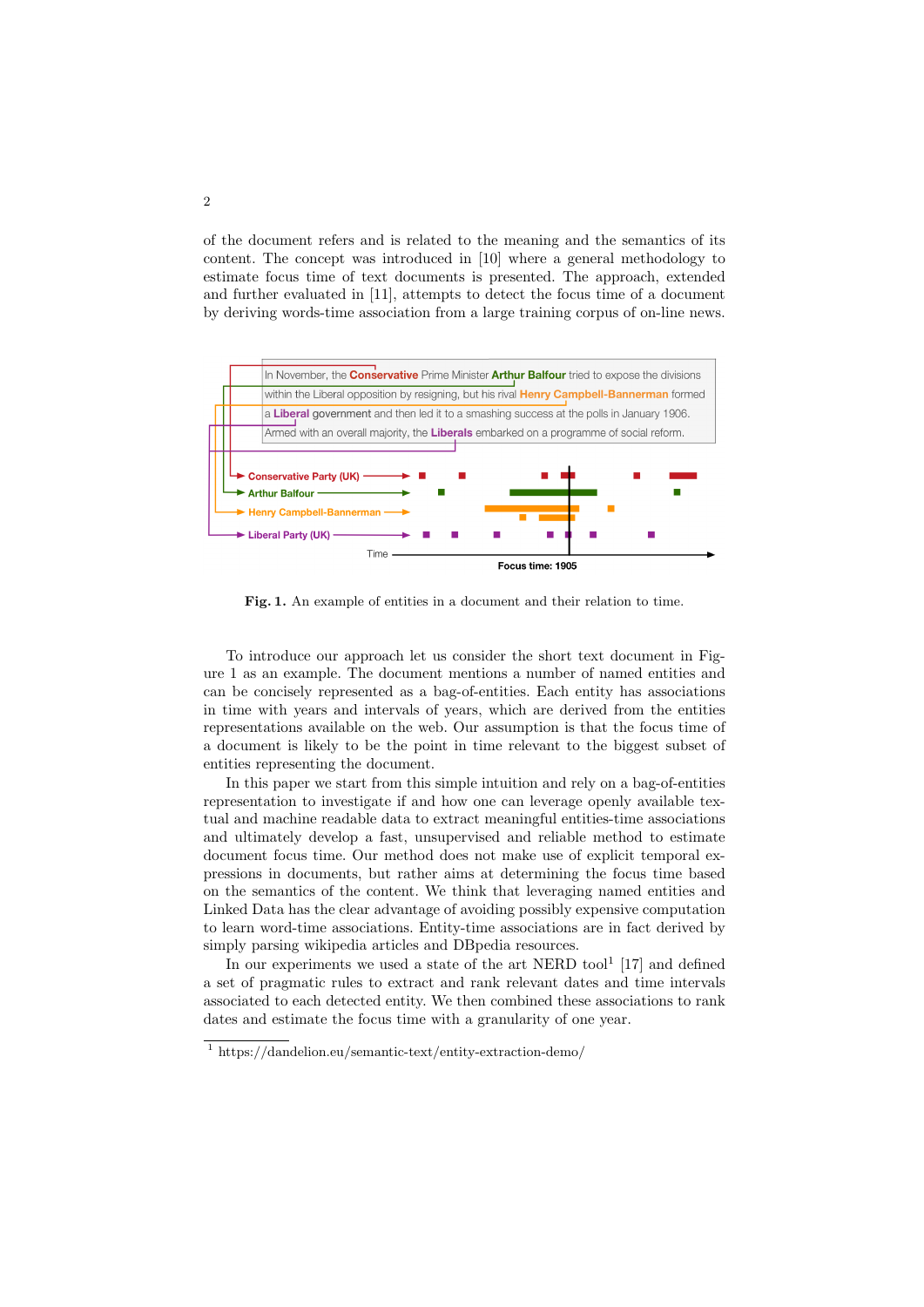We evaluate the approach on two datasets extracted from history related books and web sites, and by comparing our results with the method proposed in [11] (B1) and with a simple method based on explicit temporal expressions in documents (B2). We found that our approach outperforms B1 in average estimation error and considerably increases recall when compared to B2, since in real world dataset explicit dates are not always present.

This paper is organized as follows. In section 2 we discuss related works. In section 3 we describe the different phases of our method. Then we describe our experiments in section 4 and provide an evaluation of the approach on test data in section 5. We conclude the paper and mention possible improvements in section 6.

# 2 Related Works

According to [2], a document has mainly two temporal dimensions: its timestamp, or creation time, and its focus time. While the first one has been largely addressed in literature, e.g., in [12], few works address the second. Related works, as [19], face the problem of identifying the most relevant temporal expression in a document. However, relying only on temporal expressions is not a good strategy as they can be rare in the text or even poorly related to the content itself.

The first work addressing focus time estimation without relying on temporal expressions, which inspired this research, is [11]. Authors introduced the notion of focus time in [10] and extensively evaluated a generic approach to estimate the focus time of a document based on weighted associations between terms in the document and years. Such associations are statistically extracted from a large news corpus by analyzing sentences that contain explicit temporal expressions and weighting associations based on the co-occurrences of words and dates in sentences. In addition, words are weighted with respect to their discriminative capabilities - using temporal entropy and temporal kurtosis measures - as well as their relevance, using different techniques, including TextRank  $[15]$ . Finally the focus time of a document is calculated as the date that maximizes the sum of associations with all the words in the document.

As the approach is based on a learning phase, one possible limitation is that it needs a training corpus which properly covers the event occurring in the documents to be estimated. This means the domain has to be known. For example authors restrict their domain of interest to historical events related to 5 countries in the time range 1900-2013. In this paper we investigate an alternative approach based on a bag-of-entities representation of documents, where each named entity is linked to Wikipedia and DBpedia. Entities-time associations are then derived by parsing a relatively small number of documents (i.e. the Wikipedia and DBpedia entries for all the entities in a document). In our experiments we aim at understanding whether we can combine state of the art named entity recognition with knowledge from Wikipedia and DBpedia to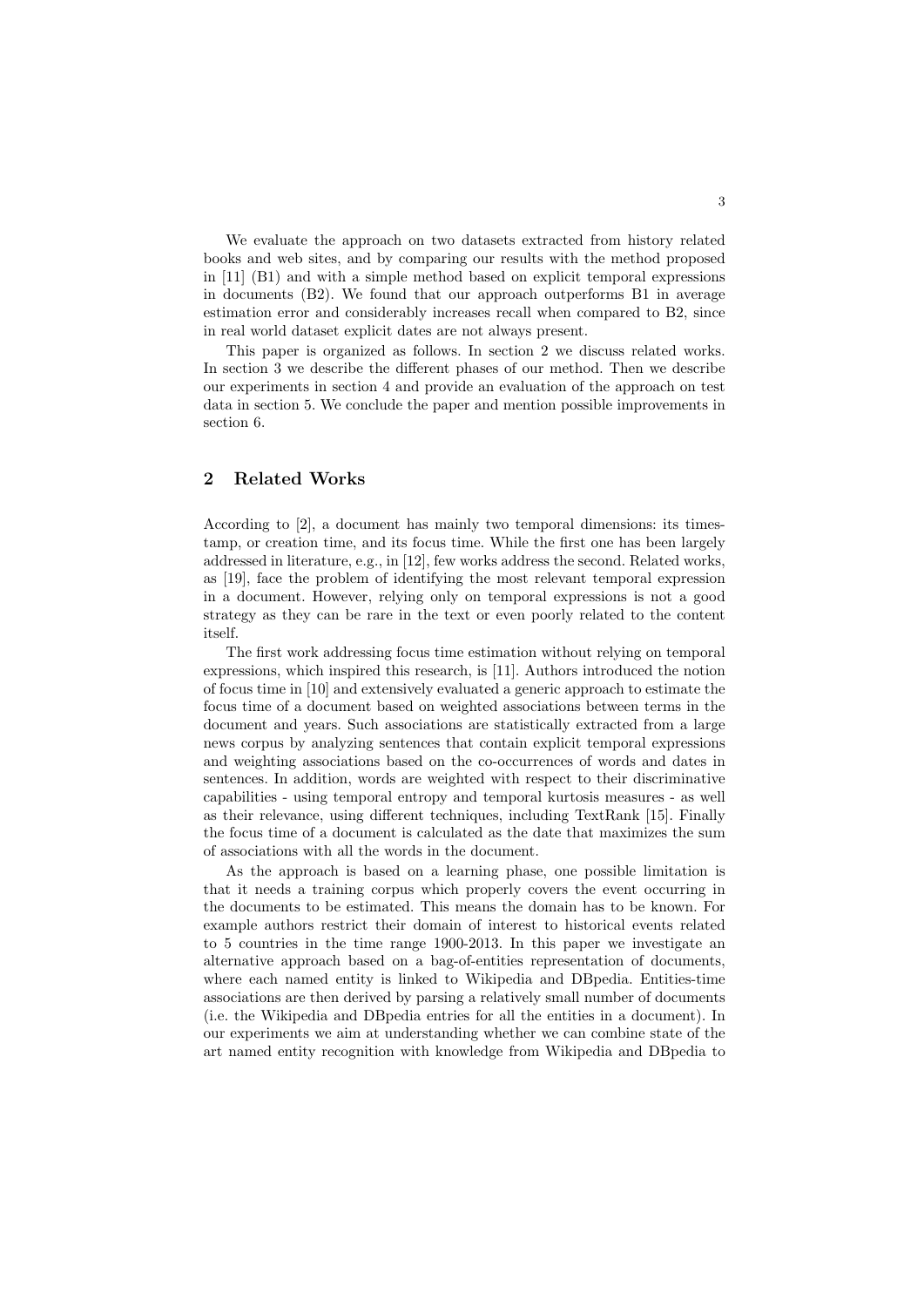estimate focus time with reasonable precision, without the need for a learning phase and in domain independent manner.

In [14], the authors attempt to temporally classify images on the web by analyzing the text surrounding them. The work is related to ours in that they extract named entities from text. However, they use the dates associated to such entities (extracted from the YAGO knowledge base [8]) only to filter explicit temporal expressions found in the text, removing those not associated with a mentioned entity.

Other works related to this research come from the temporal information retrieval (TIR) area. [1] and [3] introduce the notion of temporal clusters, which are related to our paper as they can be possibly used to associate time spans to documents. In [20], authors proposed an approach to identify the most relevant temporal expressions in a text document. The relevances of the temporal expressions, detected using the HeidelTime temporal tagger, are calculated with a set of predefined heuristics based on document and corpus-based features. This task is related to ours in that identifying relevant time expressions can give clues to detect the focus time of the document. In general, however, explicit temporal expressions are not always present.

A number of research made use of bag of entities representations to address tasks such as document classification [21] and clustering [9]. In the latter work, a concept thesaurus based on the semantic relations (synonym, hypernym, and associative relation) extracted from Wikipedia is leveraged to enhance traditional content similarity measure for text clustering. A bag of concepts is also used in [7] to improve performances of text classification tasks in a biomedical domain. A bag-of-entities representation, the one used in our methodology, has been used to improve semantic search engines in [4] and to drive recommendation systems in [13], where advantages of this representation in reducing complexity are highlighted. Named entities extracted from documents were used to detect temporal patterns of collective attention in online news, twitter and Wikipedia page views[18].

To the best of our knowledge no research has been conducted on the feasibility of using bag-of-entities and available online open data (specifically Wikipedia and DBpedia) to address document focus time estimation.

# 3 Methodology

#### 3.1 Singling out the bag-of-entities for a document

The first step in our approach is to derive a bag-of-entities to represent the document. To do so we processed each document via the Dandelion API<sup>2</sup> [17], obtaining a set of spots in the text with links to Wikipedia and DBpedia, along with a confidence score. Dandelion is an evolution of TAGME [6] and, albeit initially designed for short texts (e.g. micro-blogs), it was proved to be effective also for longer texts [5] [16].

<sup>2</sup> https://dandelion.eu/docs/api/datatxt/nex/v1/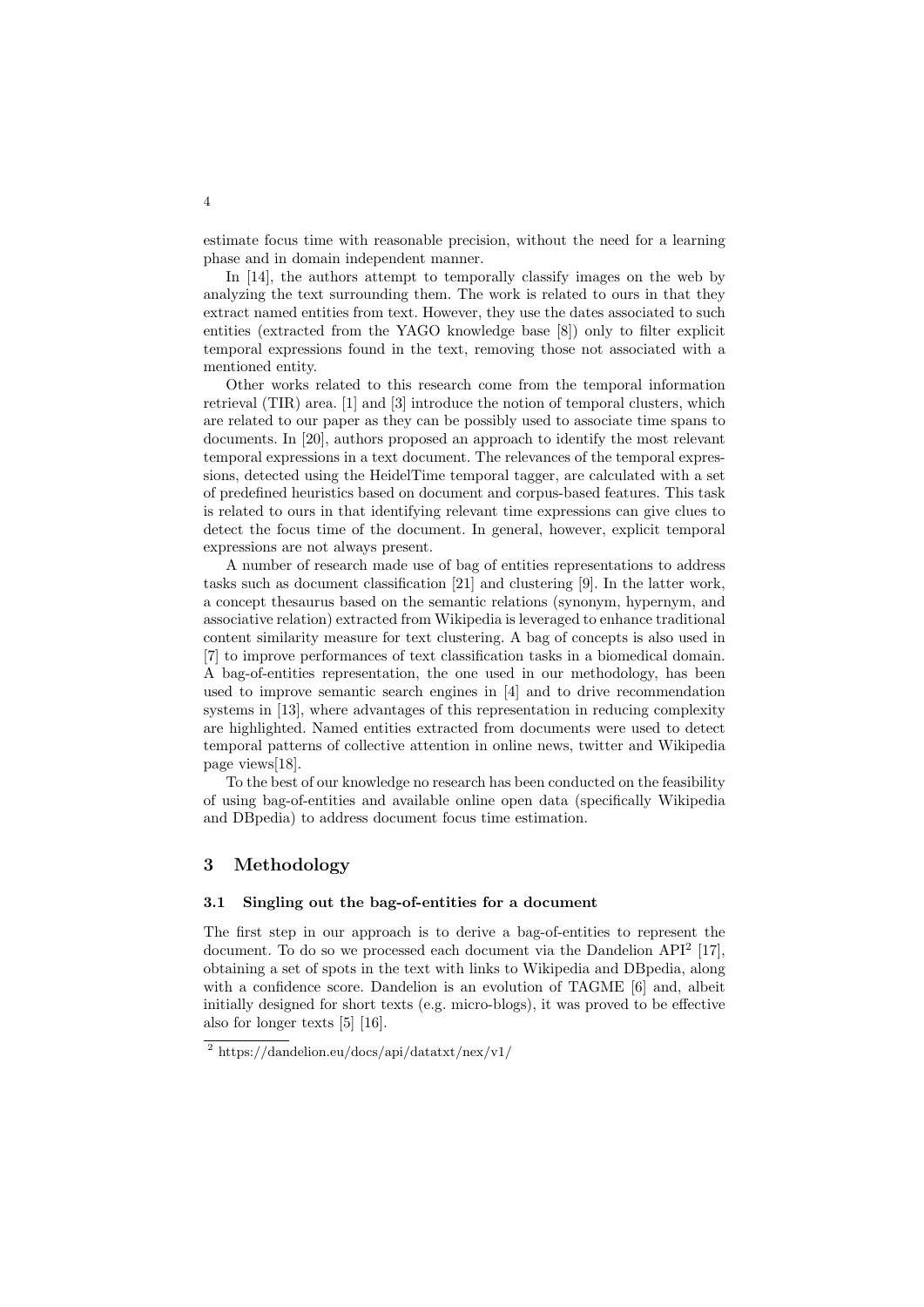The obtained entities are identified by the corresponding Wikipedia page URL, from which it is straightforward to derive the URL of the corresponding DBpedia resource. For each entity we collected the plain text of the corresponding article using the Wikipedia API<sup>3</sup>, and we retrieved the RDF representation from DBpedia.

#### 3.2 Enriching entities with temporal data

For each entity we want to retrieve the associated exact dates (years) and time intervals, to then score them with respect to their relevance. We use a date granularity of one year.

We first extract years mentions from the Wikipedia full article and from the short entity abstract contained in DBpedia<sup>4</sup>. The DBpedia abstract is extracted from the Wikipedia article and represents a concise description/summary of the entity. As the dates in the abstract are generally included in the full Wikipedia article, we in fact boost dates that appear in the abstract, as we assume they are in general more relevant. To extract years mentions we tried two options: i) using SUTIME temporal tagger<sup>5</sup> and ii) using a simple regular expression<sup>6</sup>. We observed very few differences in performances of our method, the second option providing slightly better results. For brevity's sake, in this paper we only show results obtained using our simple regular expression.

As an additional source for relevant years we exploit the DBpedia Linked Data representation by spotting triples carrying temporal information. We extracted such triples by querying the DBpedia SPARQL endpoint to get all the properties used in the dataset that have an rdfs:range<sup>7</sup> explicitly declared of type date (xsd:date, xsd:dateTime, xsd:gYear, etc.<sup>8</sup>). We counted the occurrence of each property in the DBpedia graph and selected the ones used at least 10 times, obtaining a set of 113 properties. For each entity in the document, the values of such properties are retrieved and years mentions are distilled and added to the candidates.

If single years intuitively represent dates of short or specific events involving the entity, time intervals represent their periods of activity or existence (e.g. life of a person, rise and fall of a government, etc.). We attempt to derive time periods from the Linked Data (LD) representation of the entity, by considering couples of properties that identify time intervals. For example, for a resource of type Person (the most frequent in the datasets), DBpedia represents his/her period of existence as follows:

dbpedia:Audrey\_Hepburn dbo:birthDate "1929-05-04". dbpedia:Audrey\_Hepburn dbo:deathDate "1993-01-20".

<sup>3</sup> https://en.wikipedia.org/w/api.php

<sup>4</sup> the value of the *dbpedia* : *abstract* property

 $^5$ http://nlp.stanford.edu/software/sutime.shtml

<sup>6</sup> We used the following regex: *[1-2][0-9][0-9][0-9]*

 $^7$  the range of a property is the type of values that it can assume

<sup>8</sup> XML datatypes, https://www.w3.org/TR/xmlschema11-2/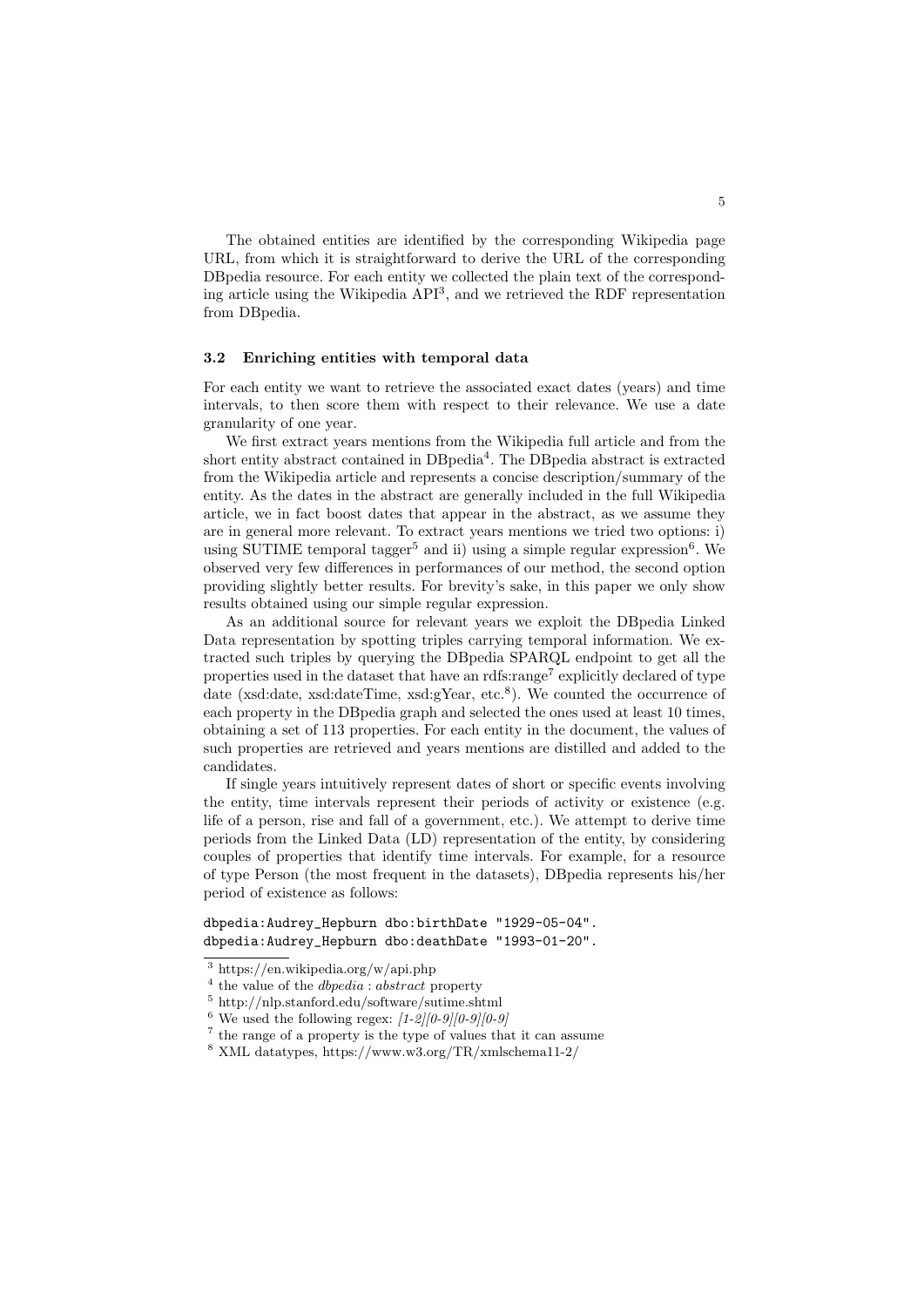For our experiments, we manually selected from the list of temporal properties 14 couples indicating time ranges and which are used in at least 1000 triples. These include, for example, *birthDate/deathDate* for persons, and *foundingYear/dissolutionYear* for organizations.

#### 3.3 Ranking entities-dates associations

As a next step we rank the relations among the entities and the candidate dates by combining different contributions:

- The occurrences of a date in the full Wikipedia article corresponding to an entity;
- The occurrences of a date in the entity abstract
- The occurrences of a date in the RDF temporal triples of an entity LD representation
- The matching of a date with the relevant time periods for an entity.

We proceed as follows. For each document *d* in our dataset we define  $NE_d$  =  ${e_1, e_2, ..., e_n}$  as the set of NEs in the document,  $w(e_i)$  as the Wikipedia article associated to each  $e_i$  and  $TW_{e_i} = \{t_1, t_2, ..., t_h\}$  as the set of dates found in  $w(e_i)$ . Then we calculate the relevance of a date  $t_j$  with respect to  $w(e_i)$  as:

$$
W_{rel}(t_j, e_i) = \frac{freq(t_j, w(e_i))}{\sum_{k=1}^{h} freq(t_k, w(e_i))}
$$
\n(1)

where  $freq(t_j, w(e_i))$  is the number of occurrences of  $t_j$  in  $w(e_i)$ .

In the same way, we define  $TDP_{e_i} = \{t_1, t_2, ..., t_g\}$  as the set of dates found in the  $e_i$  entity abstract  $dp(e_i)$ , and the relevance of a date  $t_j$  with respect to  $dp(e_i)$  as:

$$
DP_{rel}(t_j, e_i) = \frac{freq(t_j, dp(e_i))}{\sum_{k=1}^g freq(t_k, dp(e_i))}
$$
\n
$$
(2)
$$

where  $freq(t_i, dp(e_i))$  is the number of occurrences of  $t_i$  in  $dp(e_i)$ . Likewise if  $TDT_{e_i} = \{t_1, t_2, ..., t_f\}$  is the set of dates extracted from the RDF triples  $tr(e_i)$ related to  $e_i$ , the relevance of a term with respect to the data in RDF triples is:

$$
DT_{rel}(t_j, e_i) = \frac{freq(t_j, tr(e_i))}{\sum_{k=1}^f freq(t_k, tr(e_i))}
$$
(3)

We consider as set of candidate focus times for the document the set  $T_{cand}$  =  $TW_{e_i} \cup TDP_{e_i} \cup TDT_{e_i}$ . The next step is scoring the elements in  $T_{cand}$  looking for matches in the set of time periods extracted from DBpedia, that we call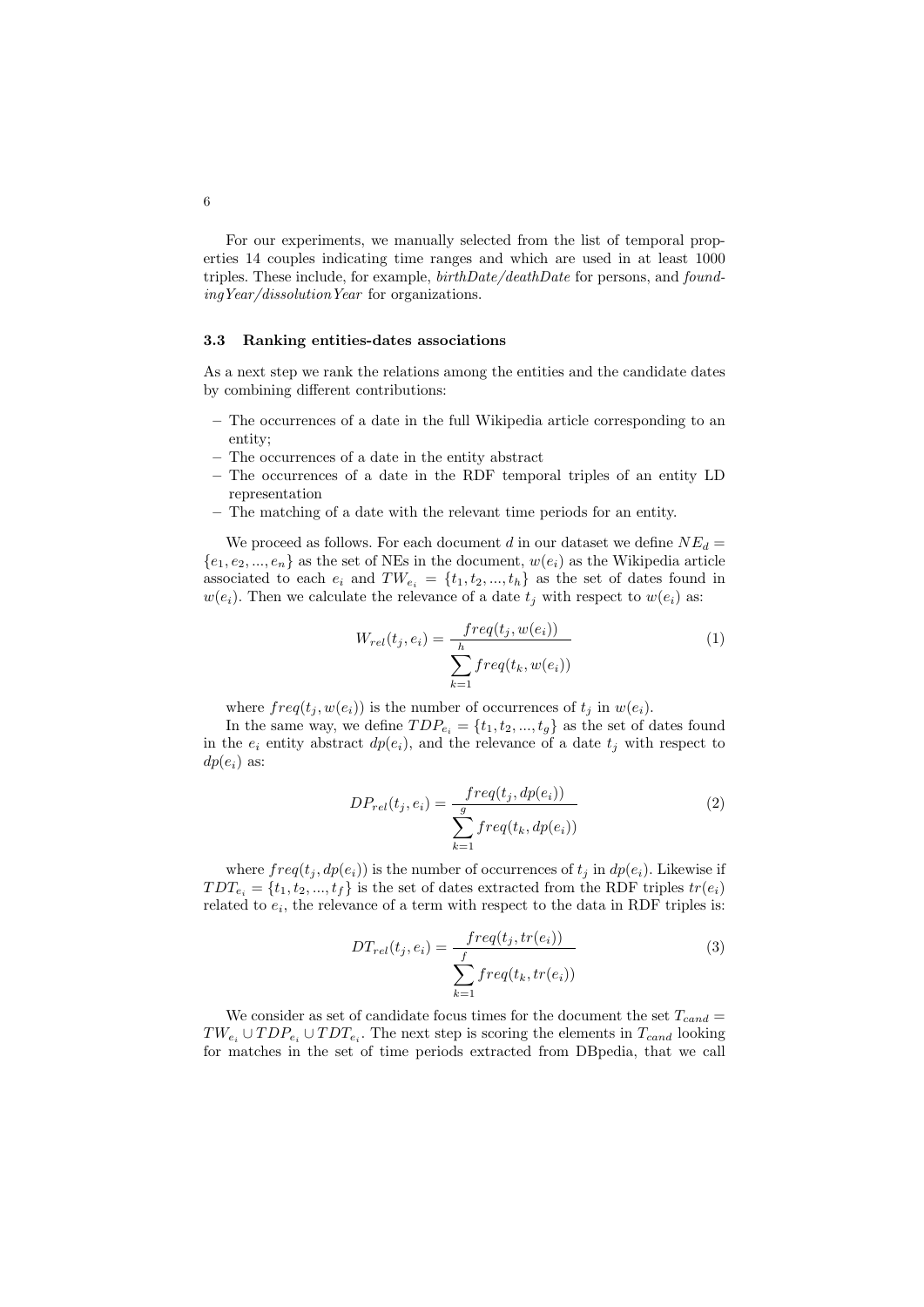$TPDP_{e_i} = \{tp_1, tp_2, ..., tp_l\}$ . We thus define the relevance of a date in  $T_{cand}$ with respect to the entity time-periods in  $TPDP_{e_i}$  related to  $e_i$  as:

$$
TP_{rel}(t_j, e_i) = \frac{\sum_{k=1}^{l} in(t_j, tp_k)}{l}
$$
\n(4)

where  $in(t_j, tp_k)$  is equal to 1 *IFF* the date  $t_j$  is included in the time interval *tp<sup>k</sup>* and 0 otherwise, and *l* is the dimension (number of elements) of the set *Tcand*. Now we can combine  $(1)$ ,  $(2)$ ,  $(3)$  and  $(4)$  to define the cumulative measure of relevance of the date  $t_j$  with respect to the entity  $e_i$ :

$$
Rel(t_j, e_i) = \alpha W_{rel}(t_j, e_i) + \beta DP_{rel}(t_j, e_i) + \gamma DT_{rel}(t_j, e_i) + \delta TP_{rel}(t_j, e_i)
$$
 (5)

 $\alpha$ ,  $\beta$ ,  $\gamma$  and  $\delta$  sum to 1 and are parameters used to weight the contribution given by each component of (5).

Finally, the relevance of a date  $t_i$  for a given document  $d$  is defined as the normalized sum of its relevance for each entity in the document. Thus we use the following ranking function for the candidate dates:

$$
DRel(t_j, d) = \frac{\sum_{i=1}^{n} Conf(e_i)Rel(t_j, e_i)}{n}
$$
\n(6)

where  $Conf(e_i)$  is the level of confidence assigned by the NERD tool to  $e_i$ and *n* is the dimension (number of elements) of the set  $NE_d$ . We then take as estimated focus time of the document *d* the date in *Tcand* with the highest value of  $DRel(t_i, d)$ .

### 4 Experimental settings

#### 4.1 Datasets

To evaluate the proposed approach we used the methodology described in [11] as a first baseline (referred to as B1 for now on). B1 was tested on document sets extracted from web sites and digital editions of history books, focusing on events related to five countries. Unfortunately original datasets are not available so we created our two test datasets accessing the same sources and following the steps described in [11]. We call the original datasets D1 and D2.

Web dataset. We collected paragraphs from three web sites reporting main events related to the five countries. The web sites we considered are the same as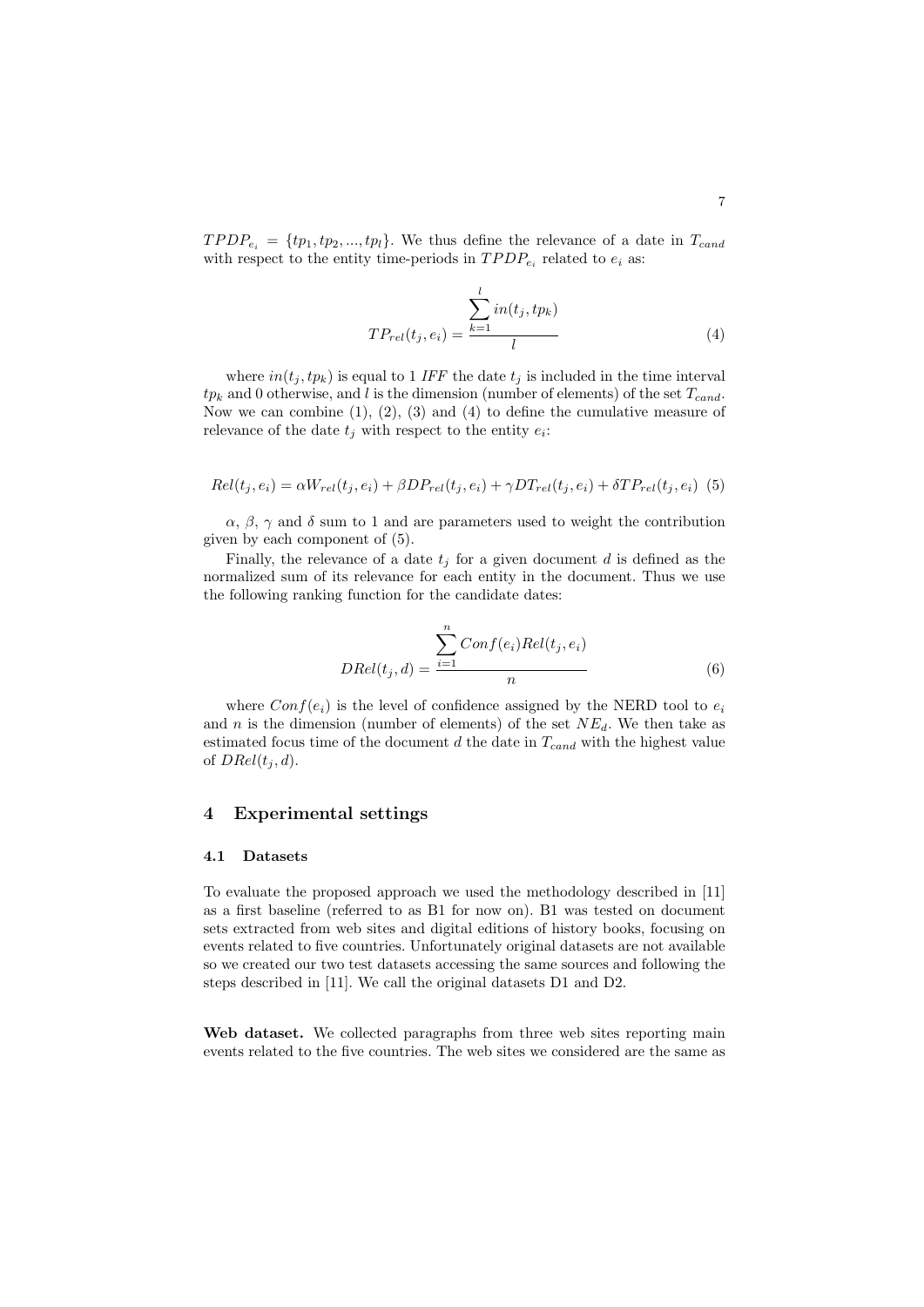in [11]: History Orb<sup>9</sup>, History World<sup>10</sup>, BBC Timelines<sup>11</sup>, and Infoplease<sup>12</sup>. In order to reproduce a dataset as similar as possible to D1, we used the Wayback Machine<sup>13</sup> to access the snapshot of the websites recorded in January 2015, which is the date it was accessed to create D1. However, we found the average length of paragraphs (3.6 sentences) to be considerably smaller than that reported in D1 (18.3 sentences). As the performances of our method decrease with the inverse of the document length, due to the smaller number of entities matched in a short document, we believe this difference does not favour our approach against B1. The Web Dataset contains 1007 documents referring to events in the time span 1900-2015.

Books dataset. We collected text paragraphs from the two digital history books used in D2: Timeline of World History (Kerr, 2011) and Timelines of History (Ratnikas, 2012), following the procedure described in [11]. The resulting dataset has an average document length of 40 sentences (against 43 in D2) and the average event year is  $1959$  (against  $1982$  in D2). Such a difference should not favor our methods as - see [11] - the baseline method performs better for more recent events. The Books Dataset contains 747 documents referring to events in the time span 1900-2015.

# 4.2 Named entities spotting

Dandelion API, which we used to match named entities, provides a confidence score (from 0 to 1) indicating how sure the system is about the association. Errors in matching and disambiguating entities clearly affect final results. To mitigate this problem we filtered out entities with a confidence score below a threshold value  $th$ . We experimented with different values of  $th$  and manually checked the goodness of entities match on 20 randomly selected documents. We found 0.7 to be the optimal value. For this level of *th*, we found an average number of entities match per document of 8.9 and a total number of entities match of 8958 in the Web dataset. The books dataset, where documents are in average longer, has 92.8 average entity matches per document and 69303 entity matches in total.

#### 4.3 Evaluation measures and parameters settings

In order to compare the proposed approach with the baseline methodology we use average error to measure results. The estimation error is computed as the absolute value of the difference between the estimated focus time and the ground truth. The ground truth date for a document can be, in our datasets, a single

<sup>9</sup> http://www.historyorb.com

<sup>10</sup> http://www.historyworld.net

 $11 \text{ http://www.bbc.co.uk/history}$ 

 $^{12}$ http://www.infoplease.com

<sup>13</sup> http://archive.org/web/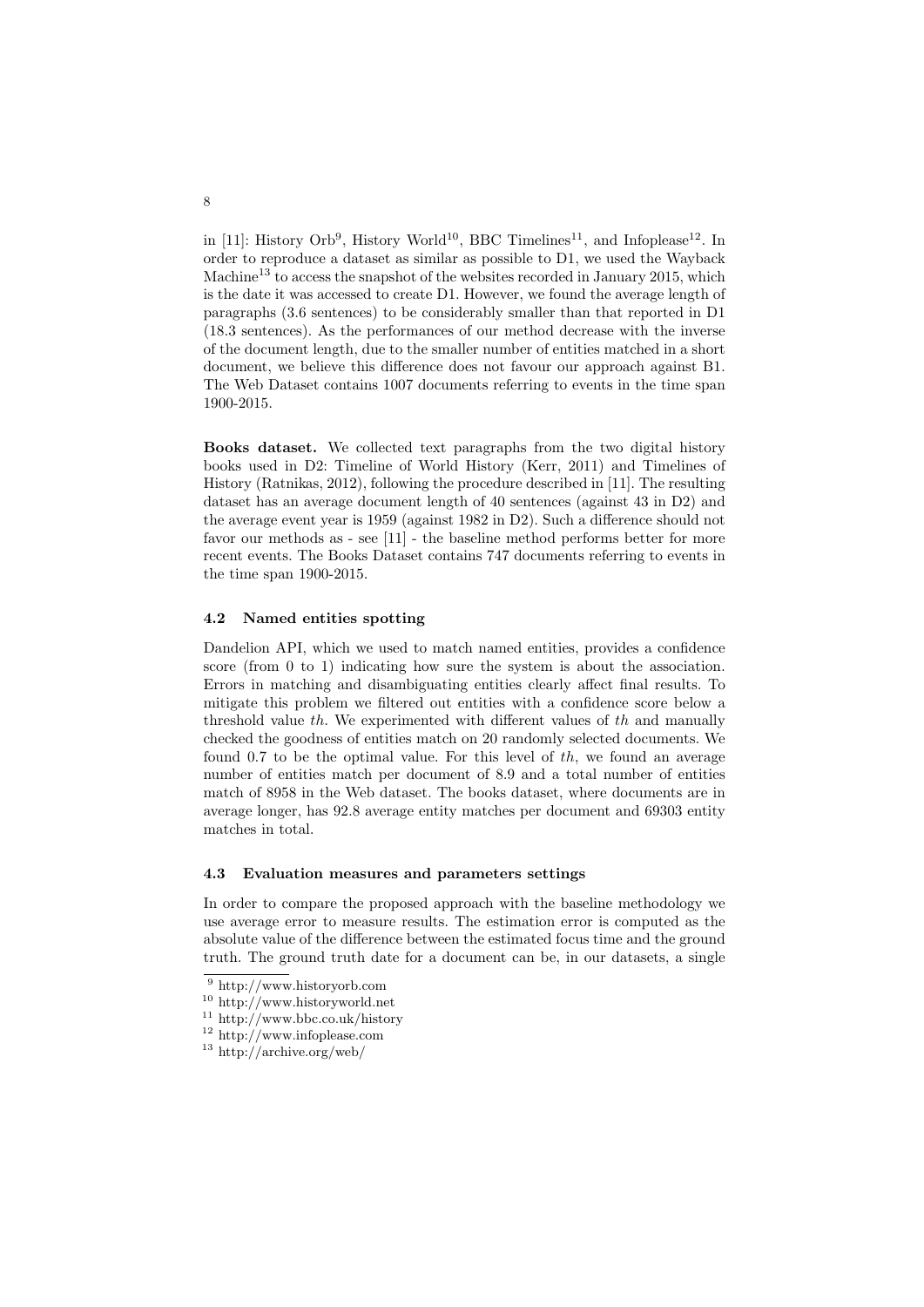year or a range of years. In the latter case, as done in [11], the estimation error is calculated as the distance between the estimated year and the closest boundary of the range, or zero if the estimated year is included in the range. We thus adopt the following formula to represent the error  $e(t)$ :

$$
e(t) = \begin{cases} min\{|t_b - t|, |t - t_e|\} & \text{if } t \notin [t_b, t_e], \\ 0 & \text{otherwise} \end{cases}
$$

We then compute the average error over all the documents in the datasets. In order to tune the parameters of our algorithm we randomly selected 10% of the document from both our datasets and used the remaining documents as a test set. We experimented on the training set with several different parameter settings, then we evaluated our method on the test set using the one providing the lowest average error. The selected configuration is the following:  $\alpha, \gamma$  =  $0.1666; \beta, \delta = 0.3333.$ 

In addition to the average error, we also measured precision, that is the number of documents correctly annotated  $(e(t) = 0)$  with respect to the ground truth date, divided by the total number of documents.

# 5 Results and discussion

In Table 1 we show the results of our experiments, where our method is referred to as *BOE* (Bag of Entities). In the table we compare them with two baselines: B1 and B2. B2 uses explicit dates mentioned in the documents. Given that we are interested in processing each document independently<sup>14</sup>, we simply calculated the explicit-dates score by assigning  $e(t) = 0$  if the document contains the ground truth year (or a year in a ground truth time span). Otherwise we computed  $e(t)$ considering the date in the document which is closest to the ground truth as the estimated focus time.

|              |     |          | Data  Method Avg. error(years) Avg. error(years)+ Prec.(%) Prec.+(%) Failed(%) |      |      |         |
|--------------|-----|----------|--------------------------------------------------------------------------------|------|------|---------|
| <b>Books</b> | B1  | $16.1\,$ | 16.1                                                                           |      |      | 0.0     |
|              | B2  | 11.6     | 22.4                                                                           | 39.8 | 28.6 | 20.1    |
|              | BOE | 8.8      | 9.1                                                                            | 66.4 | 66.0 | 0.6     |
| Web          | B1  | 20.2     | 20.2                                                                           |      |      | 0.0     |
|              | B2  | 7.5      | 40.1                                                                           | 58.3 | 13.2 | 76.8    |
|              | BOE | 15.7     | 16.4                                                                           | 32.8 | 32.2 | $1.8\,$ |

Table 1. Average error and precision of our best parameters settings vs. baseline and random estimation.

As shown, our method outperforms B1 with respect to average error. We remind the reader, however, that we ran the algorithm on datasets that are

 $\frac{14}{14}$  i.e. we do not consider co-occurrences of dates as well as of entities in the test corpus for our estimations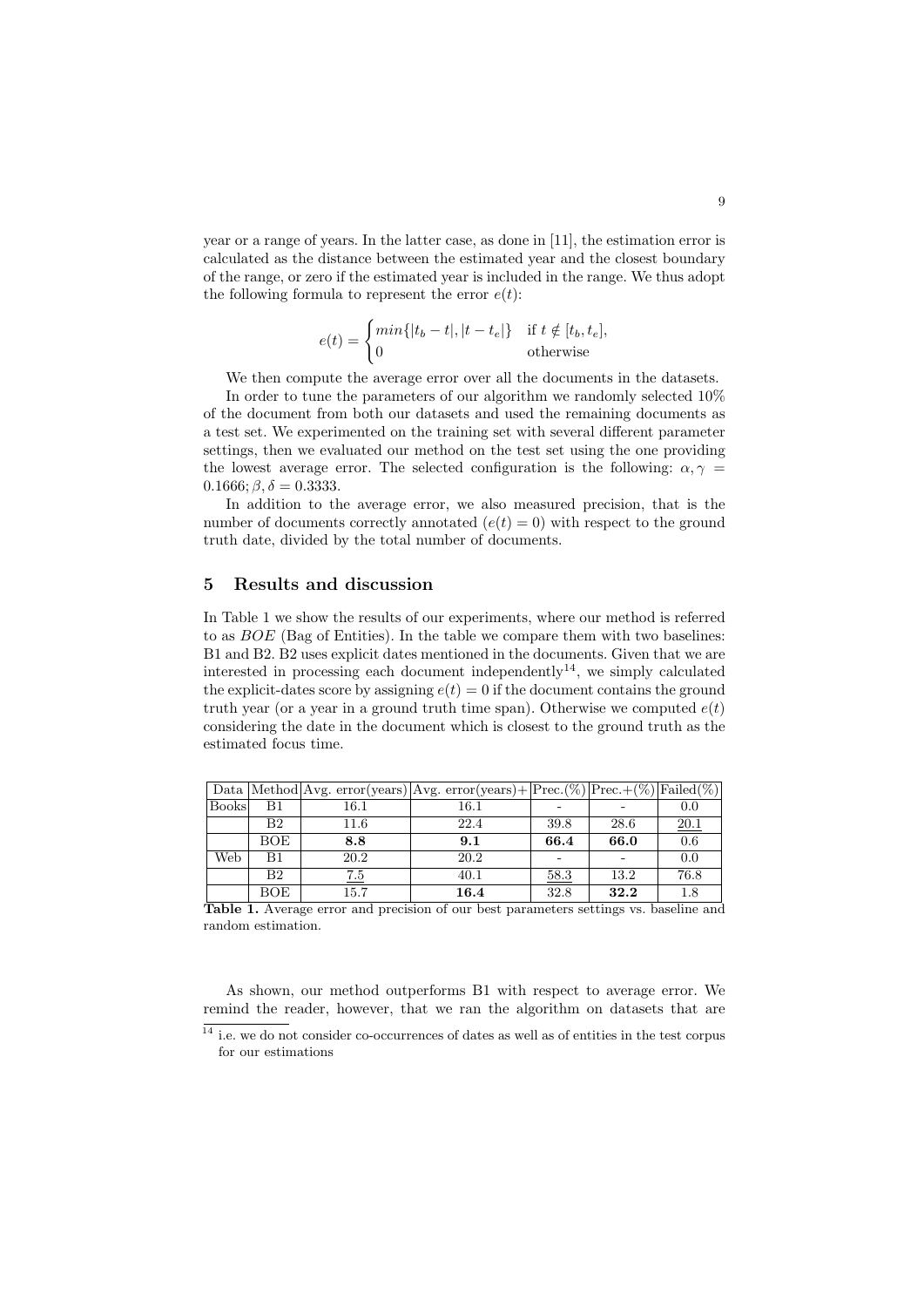not identical to the ones used to evaluate B1. Even if they have been collected from the same sources and following the same methodology, our datasets contain shorter documents. As expected our method performs better on longer text (e.g. the books dataset), where more named entities can be spotted. No evaluation of B1 is provided in [11] with respect to precision. With our method the precision for book dataset is relatively high, while it is substantially lower in the web dataset, due to the shortest length of the documents, which are often composed by a short single sentence. This is also the reason why the number of non estimated documents (failed column in Table 1) is considerably higher in this dataset. Non estimated documents are usually very short documents where the entities spotted have a low level of confidence. An example is *Japanese government of Imukai forms*, where the two entities *Japanese government* and *Imukai* are matched with a confidence of respectively 0.44 and 0.26. On the other hand, B1 estimates all documents whereas B2, even though it provides a low average error (especially in the web dataset) fails to estimate more than 76% of the documents as few explicit dates are present on average in our test documents. To take into account failed estimations, in the columns marked with  $+$  we report the average error and the precision on the whole collection, considering non estimated ones. For such documents we have set the estimation error to half of the corpus time interval, which is the error we would obtain by arbitrarily choosing the middle of the interval as focus time.

| Data         | Method       | Avg.<br>error | Avg.<br>error<br>$GT_{date}$ | Avg.<br>error<br>$ GT_{int} $ | Precision | $GT_{date}$ | Precision Precision<br>$GT_{int}$ |
|--------------|--------------|---------------|------------------------------|-------------------------------|-----------|-------------|-----------------------------------|
| <b>Books</b> | BOE          | 8.8           | 6.2                          | 18.6                          | 66.4      | 75.9        | 31.5                              |
|              | wiki-only    | 13.5          | 11.8                         | 19.8                          | 54.0      | 58.0        | 39.2                              |
|              | abst-only    | 14.7          | 11.9                         | 25.0                          | 54.9      | 62.4        | 27.3                              |
|              | triples-only | 24.9          | 25.9                         | 21.4                          | 6.1       | 4.6         | 11.9                              |
|              | periods-only | 11.5          | 8.6                          | 22.0                          | 46.8      | 55.6        | 14.7                              |
| Web          | <b>BOE</b>   | 15.6          | 16.5                         | 1.3                           | 32.8      | 29.7        | 84.0                              |
|              | wiki-only    | 20.5          | 21.3                         | 6.7                           | 31.4      | 28.9        | 74.0                              |
|              | abst-only    | 21.7          | 22.4                         | 9.4                           | 26.0      | 23.8        | 64.0                              |
|              | triples-only | 22.8          | 23.3                         | 14.8                          | 14.4      | 12.6        | 44.0                              |
|              | periods-only | 22.2          | 23.0                         | 9.9                           | 7.7       | 6.3         | 32.0                              |

Table 2. Compared evaluation of the different components of the proposed method.

In Table 2 we compare the results obtained with three different settings, each considering only the contribution of one element of the formula 5. The method marked as *wiki-only* weights time associations based only on the appearance of a date in the Wikipedia article  $(\alpha = 1; \beta, \delta, \gamma = 0)$ . Similarly, *abst-only* considers only the abstract from DB pedia  $(\beta = 1; \alpha, \delta, \gamma = 0)$ , *triples-only* considers only explicit dates found in DB pedia triples ( $\gamma = 1; \alpha, \beta, \delta = 0$ ), and, finally, *periods*-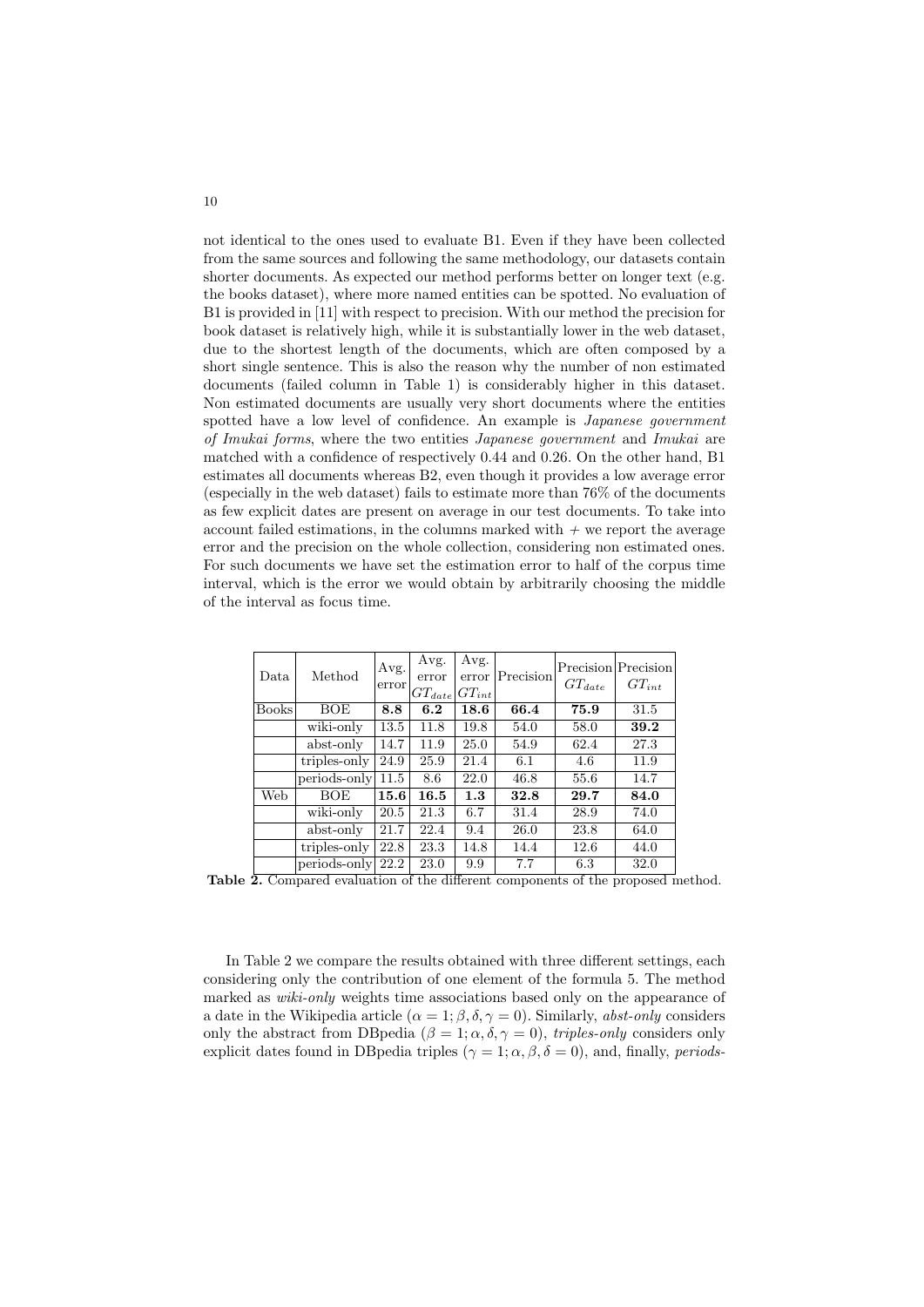*only* scores dates only with respect to their inclusion in entity related time intervals detected in DB pedia ( $\delta = 1; \alpha, \beta, \gamma = 0$ ).

We measure average error and precision with respect to the two distinct types of ground truth we have: single years and time spans. Precision in single years in books dataset is 75.6% while for time span is only 31.5%. This is unexpected behaviour, as in general we would expect it to be easier to match a period than a precise year. However, we notice that in the book dataset documents marked with a ground truth time span are rare  $(21 \text{ out of } 747)$  and the intervals are quite short (3 years on average). On the other hand, in the web dataset, where we have 166 documents out of 1007 with a ground truth time span and the average length of such intervals is around 10 years, the precision is considerably higher for time spans than for single dates. Results clearly indicate that the combination of the different contributions increases the performance both in average error and precision when compared to single components, with the only exception of *wiki-only* which provides better precision in the books dataset in the case of time spans (*GTint*).

# 6 Conclusions and outlook

In this paper we proposed a methodology for estimating focus time of a document based on named entities and temporal information extracted from Wikipedia and DBpedia. The methodology is designed to provide unsupervised and domain agnostic focus time estimation.

Results are encouraging and demonstrate that leveraging bag-of-entities is a good strategy for addressing focus time estimation.

In the future, we are planning to investigate how the approach could be integrated with [11] and with those based on explicit temporal expressions to increase performances, as well as evaluating the use of additional temporal data sources, e.g. YAGO.

Finally we remark that the methodology evaluated here performs single year focus time estimation only. Estimating the focus time as intervals of dates, as done in [11], as well as investigating higher granularity than years, is left for future works.

## 7 Acknowledgments

A special thanks goes to SpazioDati<sup>15</sup> for supporting our research by granting access to the Dandelion API. This work was supported by the GramsciSource  $FIRB$  project<sup>16</sup> funded by the Italian Ministry of Education, Universities and Research (MIUR).

 $\overline{^{15}}$ http://www.spaziodati.eu/

<sup>16</sup> http://gramsciproject.org